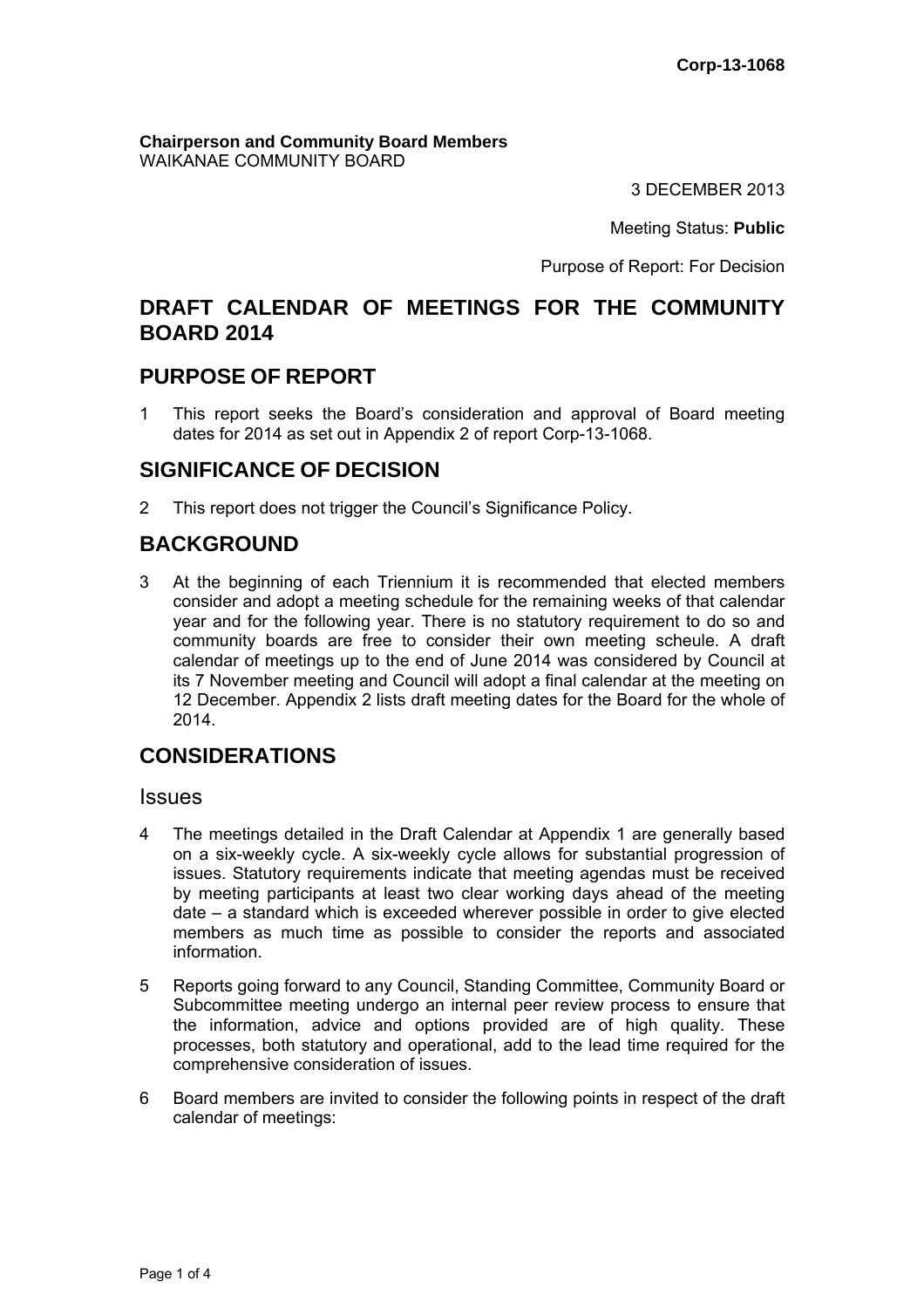#### *Meeting start times*

 As has been the practice for the past two triennia all Community Board meetings have been scheduled to take place on Tuesday evenings with Ōtaki, Paekākāriki, and Paraparaumu/Raumati Community Board meetings commencing at 7pm and Waikanae Community Board meetings commencing at 7.30pm.

### *Annual Plan Process*

 Workshops have been scheduled for February/early March to progress the development of the draft Annual Plan 2014/2015. These workshops are informal in nature and open to the public.

### *Other meetings*

- The draft calendar also features meeting dates for the Kāpiti Island Nature Lodge Monitoring Committee, and for Te Whakaminenga o Kāpiti.
- The calendar of meetings usually features meeting dates for a number of subcommittees which administer grants. These subcommittees are the Grants Allocation Subcommittee and the Campe Estate Subcommittee.

### *District Plan process*

 As at the time of writing an independent review of the Proposed District Plan is underway and the scheduling of hearings will be subject to review outcomes.

#### *Changes to the Calendar*

7 From time to time meetings have to be rescheduled or cancelled for unavoidable reasons and if this has to be done, the matter is discussed initially with the Mayor and/or the Chair of each Committee/Community Board before elected members are informed and consulted as to proposed alternative dates. Any changes to the meeting schedule are publicly advertised, and notified in the Calendar of Meetings found in the Elected Members Bulletin circulated each Friday to Elected Members.

### Financial Considerations

8 There are no financial considerations.

### Legal Considerations

9 There are no legal considerations.

### Delegation

10 The Community Board may make a decision on this matter.

### **Consultation**

11 It is common practice for Council to refer the draft calendar to Community Boards for their comment before adopting the final version in December.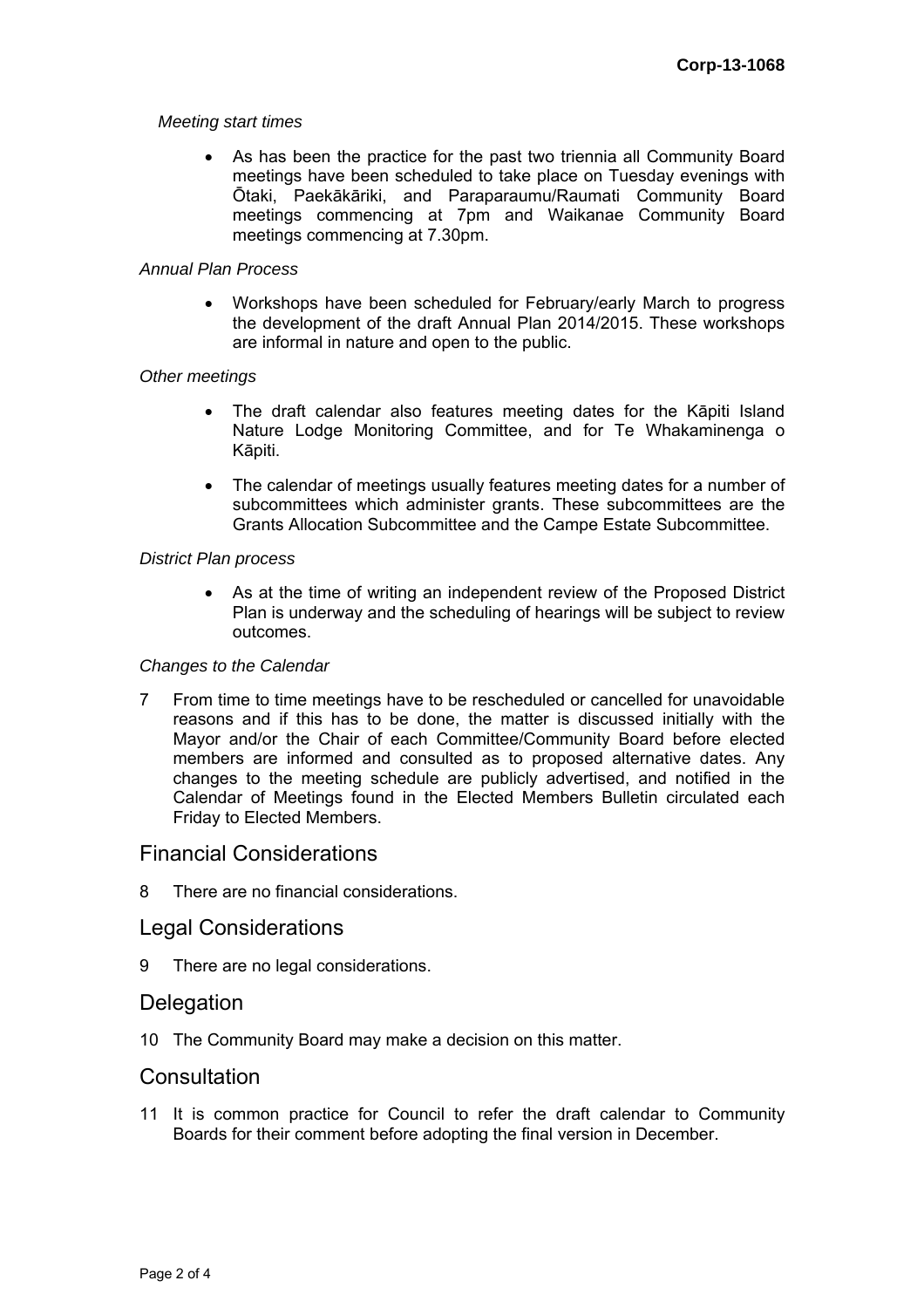## Policy Implications

12 There are no policy implications.

## Tāngata Whenua Considerations

13 There are no tāngata whenua considerations.

# Publicity Considerations

14 Meetings of Council, its Committees, Subcommittees, Community Boards and workshops are advertised each month in the local newspapers as required by the Local Government Act 2002 and the Local Government Official Information and Meetings Act 1987.

## **RECOMMENDATIONS**

15 That the Waikanae Community Board adopts the meeting dates for 2014 as set out in Appendix 2 of Report Corp-13-1068.

| <b>Report prepared by:</b>             | Approved for submission by:                              |
|----------------------------------------|----------------------------------------------------------|
| <b>Vyvien Starbuck-Maffey</b>          | Stephen McArthur                                         |
| <b>Democratic Services Team Leader</b> | <b>Group Manager Strategy and</b><br><b>Partnerships</b> |

### **ATTACHMENTS:**

Appendix 1 Draft Calendar of meetings considered by Council on 7 November 2013

Appendix 2 Draft list of dates for Board meetings in 2014